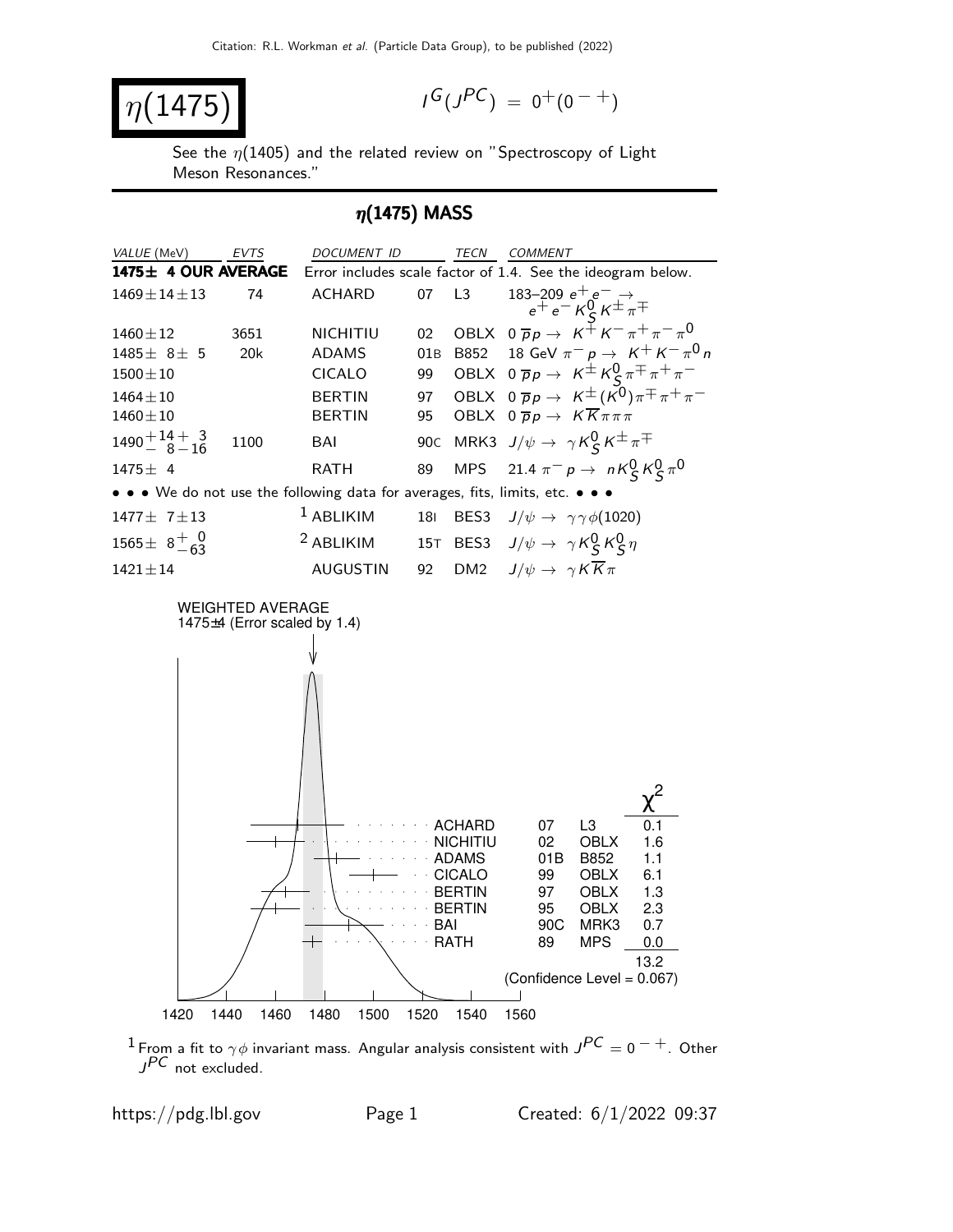<sup>2</sup> Could also be the  $\eta$ (1405).  $\eta(1475)$  mass (MeV)

 $\eta$ (1475) WIDTH

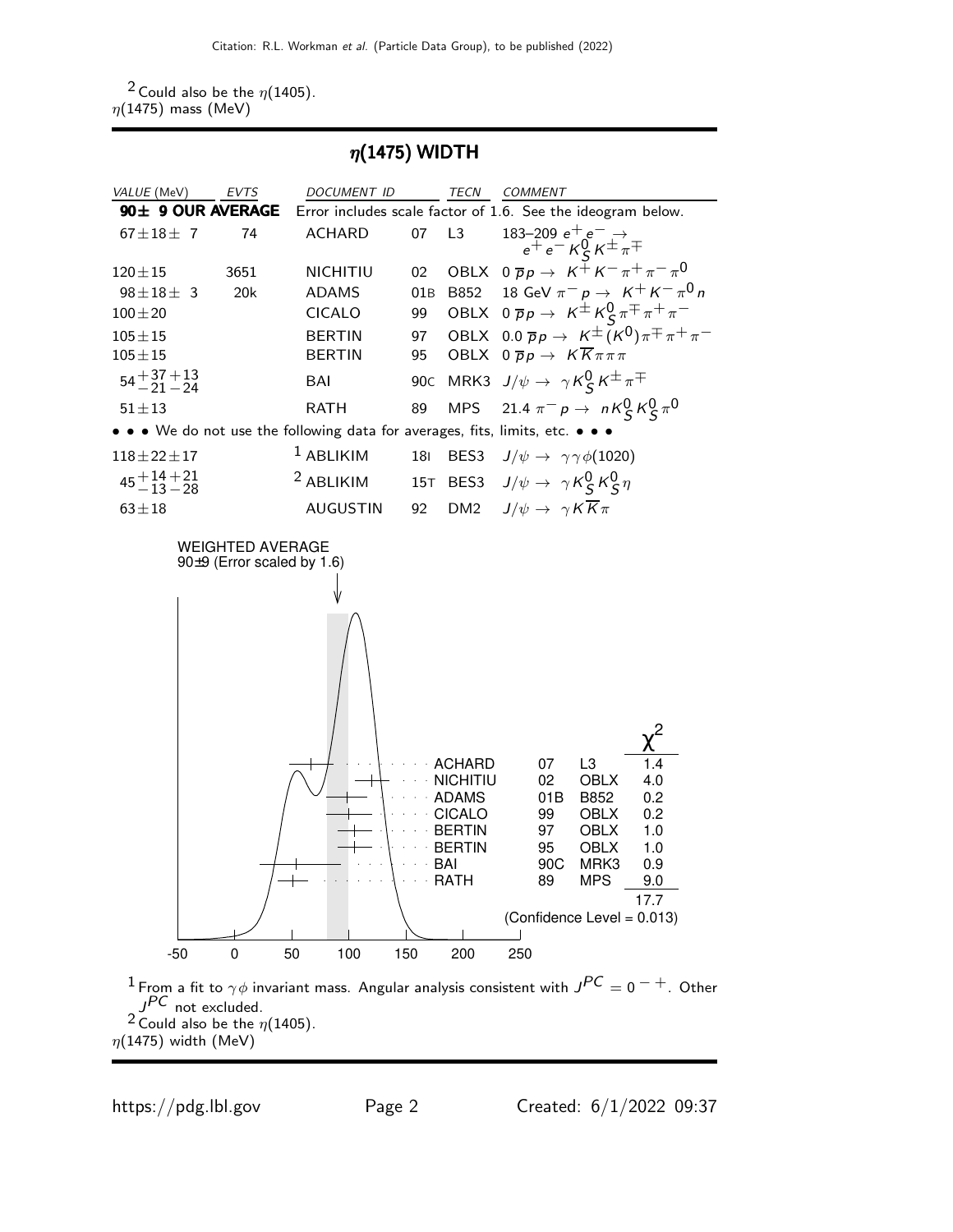## $\eta(1475)$  DECAY MODES

|                             | Mode                             | Fraction $(\Gamma_i/\Gamma)$ |
|-----------------------------|----------------------------------|------------------------------|
| $\Gamma_1$                  | $KK\pi$                          | seen                         |
|                             | $\sqrt{K^*} (892) + \text{c.c.}$ | seen                         |
| $\Gamma_3$                  | $a_0(980)\pi$                    | seen                         |
| $\frac{\Gamma_4}{\Gamma_5}$ | $\gamma\gamma$                   | seen                         |
|                             | $K_S^0 K_S^0 \eta$               | possibly seen                |
|                             | $\Gamma_6$ $\gamma \phi (1020)$  | possibly seen                |

## $\eta(1475)$  Γ(i)Γ $(\gamma \gamma)/$ Γ(total)

| $\Gamma(K\overline{K}\pi)\,\times\,\Gamma(\gamma\gamma)/\Gamma_{\rm total}$                                                     |                                                      |                                                                                                                                                                                                                                                                                                                                                      |     |                  |                                                                                                                            | $\Gamma_1\Gamma_4/\Gamma$             |
|---------------------------------------------------------------------------------------------------------------------------------|------------------------------------------------------|------------------------------------------------------------------------------------------------------------------------------------------------------------------------------------------------------------------------------------------------------------------------------------------------------------------------------------------------------|-----|------------------|----------------------------------------------------------------------------------------------------------------------------|---------------------------------------|
| VALUE (keV) CL% EVTS                                                                                                            |                                                      | DOCUMENT ID                                                                                                                                                                                                                                                                                                                                          |     | TECN             | <b>COMMENT</b>                                                                                                             |                                       |
| $0.23 \pm 0.05 \pm 0.05$                                                                                                        | 74                                                   | $1$ ACHARD                                                                                                                                                                                                                                                                                                                                           |     | 07 L3            | 183–209 $e^+e^- \rightarrow$<br>$e^+e^ K^0_S$ $K^{\pm} \pi^{\mp}$                                                          |                                       |
|                                                                                                                                 |                                                      | • • We do not use the following data for averages, fits, limits, etc. •                                                                                                                                                                                                                                                                              |     |                  |                                                                                                                            |                                       |
| < 0.089                                                                                                                         | 90                                                   | $2,3$ AHOHE                                                                                                                                                                                                                                                                                                                                          | 05  | CLE <sub>2</sub> | $\begin{array}{c} 10.6\ \ e^+\ e^- \ \ \rightarrow \\ e^+\ e^- \ \ \mathcal{K}^0_S\ \mathcal{K}^\pm \ \pi^\mp \end{array}$ |                                       |
|                                                                                                                                 |                                                      | <sup>1</sup> Supersedes ACCIARRI 01G. Using B $(\kappa_S^0 \rightarrow \pi^+ \pi^-)$ = 0.6895.<br>$^2$ Using $\eta(1475)$ mass of 1481 MeV and width of 48 MeV. The upper limit increases to<br>0.140 keV if the world average value, 87 MeV, of the width is used.<br>$^3$ Assuming three-body phase-space decay to $\kappa_S^0\kappa^\pm\pi^\mp$ . |     |                  |                                                                                                                            |                                       |
|                                                                                                                                 |                                                      | $\eta$ (1475) BRANCHING RATIOS                                                                                                                                                                                                                                                                                                                       |     |                  |                                                                                                                            |                                       |
| $\Gamma(K\overline{K}^*(892)+$ c.c.) / $\Gamma(KK\pi)$                                                                          |                                                      | DOCUMENT ID                                                                                                                                                                                                                                                                                                                                          |     |                  | TECN COMMENT                                                                                                               | $\mathsf{\Gamma}_2/\mathsf{\Gamma}_1$ |
| <i>VALUE</i><br>• • • We do not use the following data for averages, fits, limits, etc. • • •                                   |                                                      |                                                                                                                                                                                                                                                                                                                                                      |     |                  |                                                                                                                            |                                       |
| $0.50 \pm 0.10$                                                                                                                 |                                                      | $1$ BAILLON                                                                                                                                                                                                                                                                                                                                          | 67  |                  | HBC $0.0 \overline{p}p \rightarrow K \overline{K} \pi \pi \pi$                                                             |                                       |
| <sup>1</sup> Data could also refer to $\eta(1405)$ .                                                                            |                                                      |                                                                                                                                                                                                                                                                                                                                                      |     |                  |                                                                                                                            |                                       |
|                                                                                                                                 |                                                      |                                                                                                                                                                                                                                                                                                                                                      |     |                  |                                                                                                                            |                                       |
| $\Gamma(K\overline{K}^*(892)+c.c.)/[\Gamma(K\overline{K}^*(892)+c.c.)+\Gamma(a_0(980)\pi)] \qquad \Gamma_2/(\Gamma_2+\Gamma_3)$ |                                                      |                                                                                                                                                                                                                                                                                                                                                      |     |                  |                                                                                                                            |                                       |
| <i>VALUE</i>                                                                                                                    | $CL\%$                                               | DOCUMENT ID TECN COMMENT                                                                                                                                                                                                                                                                                                                             |     |                  |                                                                                                                            |                                       |
| • • • We do not use the following data for averages, fits, limits, etc. • •                                                     |                                                      |                                                                                                                                                                                                                                                                                                                                                      |     |                  |                                                                                                                            |                                       |
| < 0.25                                                                                                                          | 90                                                   | <b>EDWARDS</b>                                                                                                                                                                                                                                                                                                                                       |     |                  | 82E CBAL $J/\psi \rightarrow K^+ K^- \pi^0 \gamma$                                                                         |                                       |
| $\Gamma(\gamma\gamma)/\Gamma(\mathcal{K}\overline{\mathcal{K}}\pi)$                                                             |                                                      |                                                                                                                                                                                                                                                                                                                                                      |     |                  |                                                                                                                            | $\Gamma_4/\Gamma_1$                   |
| <b>VALUE</b>                                                                                                                    | CL%                                                  | DOCU <u>MENT ID</u>                                                                                                                                                                                                                                                                                                                                  |     |                  | <b>TECN COMMENT</b>                                                                                                        |                                       |
| $< 1.27 \times 10^{-3}$                                                                                                         | 90                                                   | $1$ ABLIKIM                                                                                                                                                                                                                                                                                                                                          |     |                  | 180 BES3 $\psi(2S) \rightarrow \pi^+ \pi^- \gamma \gamma \gamma$                                                           |                                       |
| <sup>1</sup> Using results from BAI 00D.                                                                                        |                                                      |                                                                                                                                                                                                                                                                                                                                                      |     |                  |                                                                                                                            |                                       |
| $\Gamma(\gamma \phi(1020))/\Gamma_{\rm total}$                                                                                  |                                                      |                                                                                                                                                                                                                                                                                                                                                      |     |                  |                                                                                                                            | $\Gamma_6/\Gamma$                     |
| <b>VALUE</b>                                                                                                                    |                                                      | DOCUMENT ID TECN COMMENT                                                                                                                                                                                                                                                                                                                             |     |                  |                                                                                                                            |                                       |
| possibly seen                                                                                                                   |                                                      | $1$ ABLIKIM                                                                                                                                                                                                                                                                                                                                          | 181 | BES3             | $J/\psi \rightarrow \gamma \gamma \phi(1020)$                                                                              |                                       |
|                                                                                                                                 | Other $J^{PC}$ not excluded. Also see $\eta(1405)$ . | $^1$ Seen as a peak in $\gamma\phi$ invariant mass. Angular analysis consistent with $J^{PC}=0^{-+}$ .                                                                                                                                                                                                                                               |     |                  |                                                                                                                            |                                       |

https://pdg.lbl.gov Page 3 Created: 6/1/2022 09:37